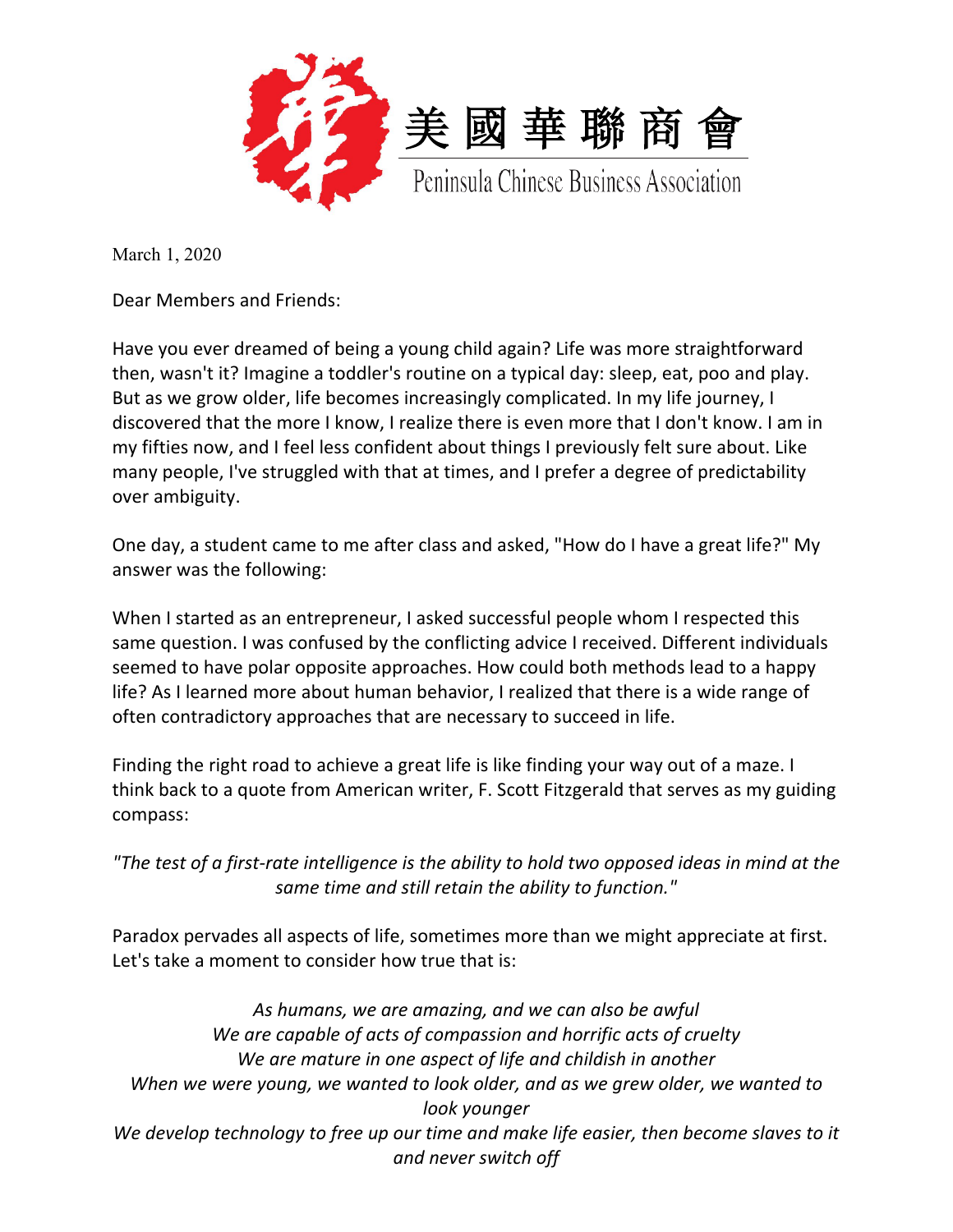*We are busy taking pictures of people, meals, and places to post on social media, but we don't stop to appreciate the moment We plan our holidays but not our lives We say most things are common sense and yet rarely practice the spirit that is so common We complain about the long hours we work and then choose to work longer hours We have children to be with them, then spend time away to support them We are encouraged to develop our awareness and to notice things, yet we are also warned against being distracted We love the new and disregard the old. Then we pay a fortune for what's old and pennies for what is new*

The world pulsates with paradox, and as a result adds depth, richness, opportunity, and variety to our lives. This is something that you will have to carry in life. Don't fight it. Instead, make peace with it.

The road to success, fulfillment, and happiness is not a smooth ride. It's full of bumps and twists. What makes you fulfilled in your thirties could be different in your forties. What works for you might not work for others; that's how life is. I've learned to be more content with contradictions and to understand there are several ways to achieve a great life.

Enjoy a great life!

Best wishes,

*Johnny DaRosa*

Johnny DaRosa President johnnydarosa@post.harvard.edu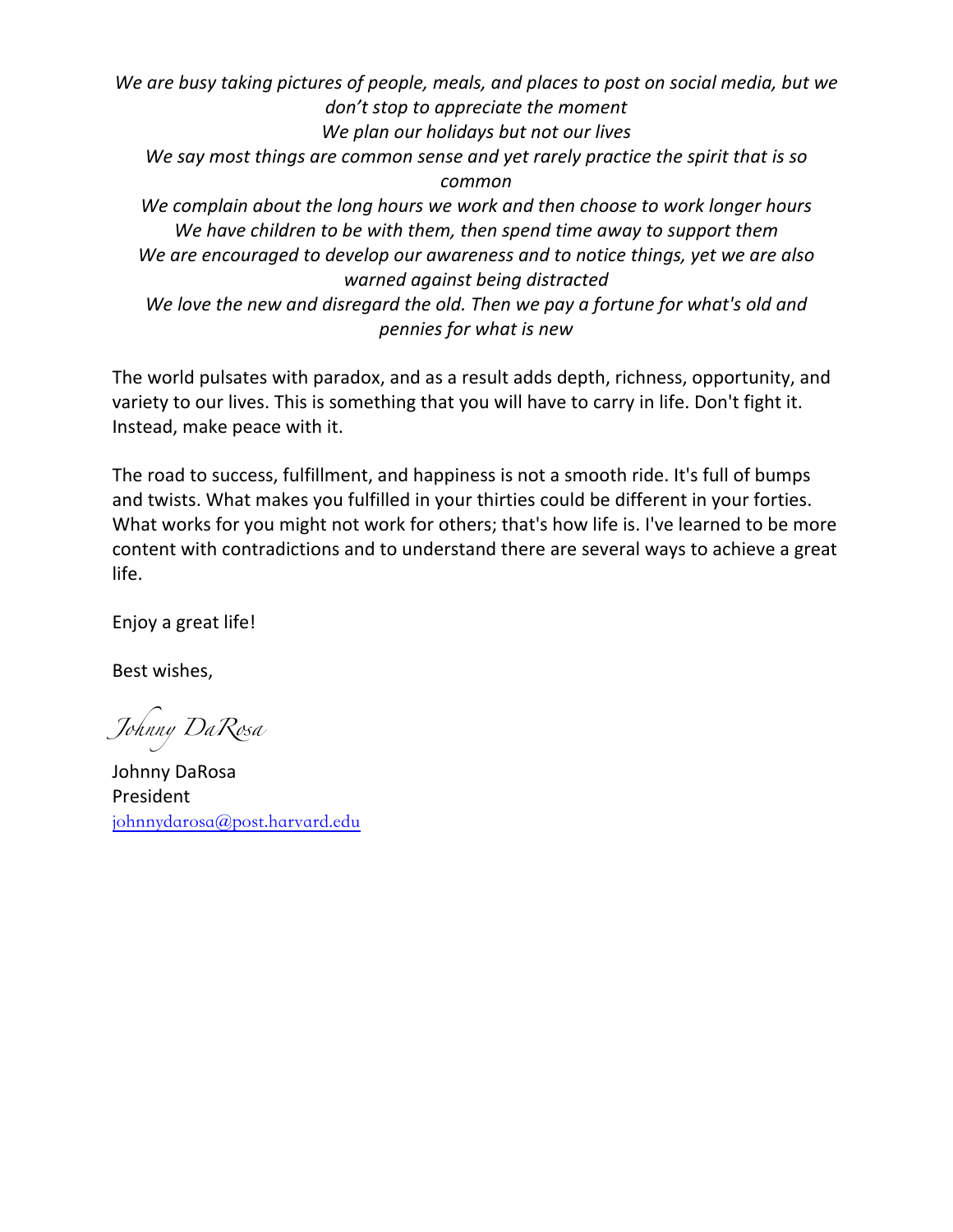

致 : 美國華聯商會會員及朋友們 ,

大家是否曾夢想再次回到孩提時代?那些年孩童的生活既簡單也率真。不是嗎? 大家 試想像一般孩童的日常生活,不是吃、睡、便便、就是玩耍。但是我們隨著年齡增長,生 活就變得越來越複雜。在我的人生旅程中, 意識到對事情所知越多, 反變得越不理解。我 現在五十多歲, 對以往一些確定的事情, 卻變得信心不足。就像許多人一樣, 有時我會為 此而苦苦掙扎,但我寧願對事情作出最有可能的預測,也不願將它處於模棱兩可。

有一天, 一位學生於課後前來問我: 「怎樣可以擁有美滿的生活呢? 」。我給他以下 的答案:

當我創業時,亦曾經向一些我尊敬的成功人士,詢問同一問題。但當我得到不盡相同 ,又矛盾的建議時,頓時使我更困惑。不同的人,提出不同的方法,兩種截然不同的方法 , 怎麼可以令我們同樣得到幸福快樂的生活呢? 隨著我對人類行為學有更深的了解, 令我 意識到,常使用互相矛盾的方法,可以令生活更成功、更美滿。

 尋找正確的道路以實現美滿⽣活,就像在迷宮中尋找出路。這令我想起美國作家, F. Scott Fitzgerald, 他亦是我的人生指南針。他曾說: 「頂級智力的考驗, 就是有能力同 時擁有兩種相反的想法,並加以適當運用。

世界充滿「悖論 」; 一些矛盾至極的事情, 使我們就算遵循邏輯, 亦難分對錯。還有 那些似是而非、似非而是的局面,亦令大家陷於兩難。這都會滲透在我們各方面的生活, 有時更會超出⼤家能想像的範圍。就讓我們花點時間,考慮這些擺在眼前的事實:

作為人類,我們很了不起,但也很可怕。 我們可以作出富有同情心的行動,也可以作出殘酷行為。 我們在生活裏,一方面表現成熟,在另一面卻表現幼稚。

我們年輕時,想裝成熟點。我們變老了,卻想裝年輕點。 我們開發技術,希望騰出更多的時間令生活更輕鬆。可惜卻成為技術的奴隸,永不關機。 我們忙於為自己、食物及地點拍照,然後在社交媒體上發佈。卻無暇欣賞那刻的時光。 我們計劃假期,卻忘記計劃生活 。 我們常說,很多事情都是常識, 卻沒有把這些常識實行。 我們常抱怨工作時間太長, 卻選擇花更長的時間工作。 我們為子女能陪伴在側而高興,卻為種種要支持他們的原因而分離。 我們被鼓勵要對事情提高警覺及專注,同時又被警告不可分心。